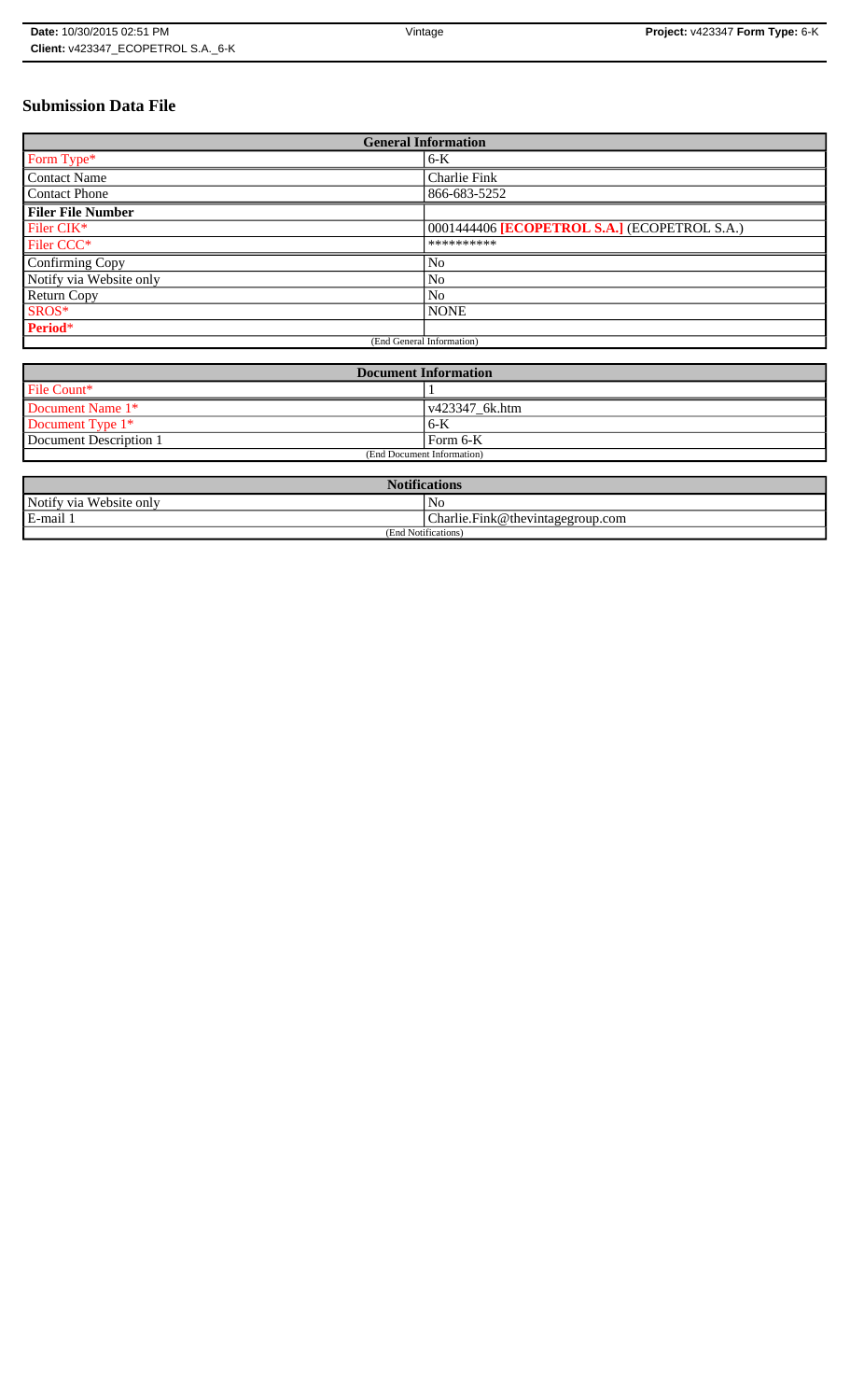### **UNITED STATES SECURITIES AND EXCHANGE COMMISSION Washington, D.C. 20549**

### **FORM 6-K**

### **REPORT OF FOREIGN PRIVATE ISSUER PURSUANT TO RULE 13a-16 OR 15d-16 UNDER THE SECURITIES EXCHANGE ACT OF 1934**

For the month of October, 2015 Commission File Number 001-34175

ECOPETROL S.A.

(Exact name of registrant as specified in its charter)

N.A.

(Translation of registrant's name into English)

COLOMBIA

(Jurisdiction of incorporation or organization)

Carrera 13 No. 36 – 24 BOGOTA D.C. – COLOMBIA

(Address of principal executive offices)

Indicate by check mark whether the registrant files or will file annual reports under cover of Form 20-F or Form 40-F.

Form 20-F  $\boxtimes$  Form 40-F  $\Box$ 

Indicate by check mark if the registrant is submitting the Form 6-K in paper as permitted by Regulation S-T Rule 101(b)(1)

Yes $\square$  No  $\square$ 

Indicate by check mark if the registrant is submitting the Form 6-K in paper as permitted by Regulation S-T Rule 101(b)(7)

 $\mathbf{Yes} \ \square \ \mathbf{No} \ \boxtimes$ 

Indicate by check mark whether the registrant by furnishing the information contained in this form is also thereby furnishing the information to the Commission pursuant to Rule 12g3-2(b) under the Securities Exchange Act of 1934.

### $Yes \Box No \boxtimes$

If "Yes" is marked, indicate below the file number assigned to the registrant in connection with Rule 12g3-2(b): 82-  $N/A$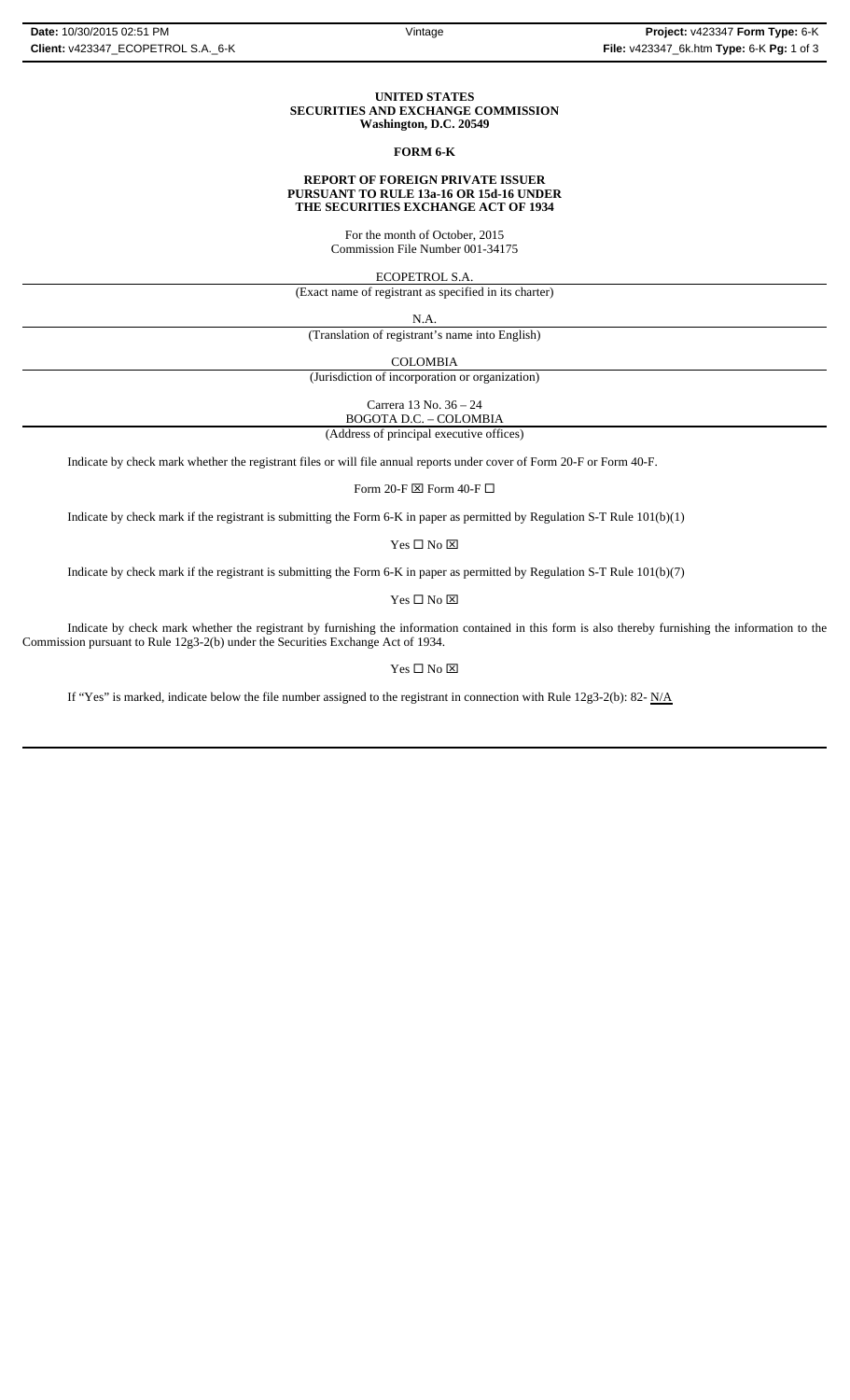### **Appointments at Ecopetrol**

Ecopetrol S.A. (BVC: ECOPETROL; NYSE: EC; TSX: ECP) hereby reports that the Board of Directors has approved the creation of the Vice Presidency of Transformation, a department that will report directly to the Office of the President. The petroleum engineer Carlos Alberto Vargas Medina has been appointed as the Vice President of Transformation.

The new Vice President is a graduate of Universidad América and has 23 years of experience in the entire oil and gas integrated value added chain, with an emphasis on drilling, well completion and intervention in the exploration, evaluation, development and production phases, both for offshore projects as well as on the mainland. Over the course of his career, he has held management positions in the United Kingdom, Argentina, Bolivia and Colombia.

As Vice President, he will be leading the Company's Transformation Program, with a focus on new practices in organizational culture, development of business technology, integrated and effective project management and development of an environmental relations model that is aligned with community needs, to ensure fulfillment of the corporate strategy.

In addition, it is hereby reported that Margarita María Escobar has been appointed as the new Secretary General and María Consuelo Rodriguez has been appointed as the new Director of Corporate Affairs.

------------------------------------------

#### **Bogotá, October 30, 2015**

*Ecopetrol is the largest company in Colombia and is an integrated oil & gas company; it is among the top 50 oil companies in the world and among the four top ones in Latin America. Besides Colombia - where it generates over 60% of the national production - it has exploration and production activities in Brazil, Peru & the US (Gulf of Mexico). Ecopetrol owns the largest refinery in Colombia and most of the pipeline and multi-product pipeline network in the country, and is significantly increasing its participation in bio-fuels.*

*This release contains statements that may be considered forward looking statements within the meaning of Section 27A of the U.S. Securities Act of 1933 and Section 21E of the U.S. Securities Exchange Act of 1934. All forward-looking statements, whether made in this release or in future filings or press releases or orally, address matters that involve risks and uncertainties, including in respect of the Company's prospects for growth and its ongoing access to capital to fund the Company's business plan, among others. Consequently, changes in the following factors, among others, could cause actual results to differ materially from those included in the forward-looking statements: market prices of oil & gas, our exploration and production activities, market conditions, applicable regulations, the exchange rate, the Company's competitiveness and the performance of Colombia's economy and industry, to mention a few. We do not intend, and do not assume any obligation to update these forward-looking statements.*

#### **For further information, please contact:**

**Head of Corporate Finance and Investor Relations** María Catalina Escobar Phone: (+571) 234 5190 E-mail: investors@ecopetrol.com.co

**Media Relations (Colombia)**  Jorge Mauricio Tellez Phone: + 571-234-4329 e-mail: mauricio.tellez@ecopetrol.com.co